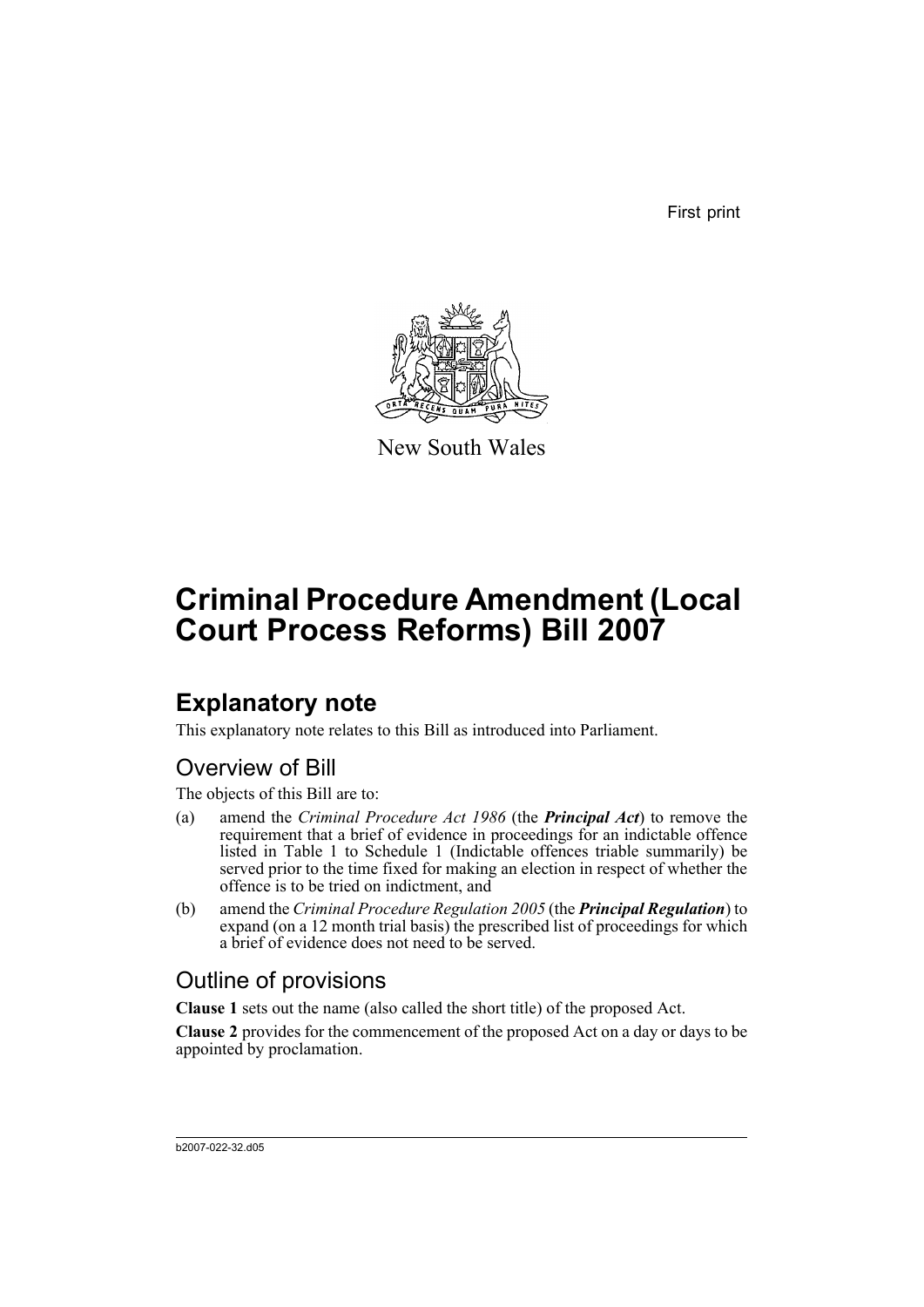Explanatory note

**Clause 3** is a formal provision that gives effect to the amendments to the *Criminal Procedure Act 1986* set out in Schedule 1.

**Clause 4** is a formal provision that gives effect to the amendment to the *Criminal Procedure Regulation 2005* set out in Schedule 2.

**Clause 5** provides for the repeal of the proposed Act after all the amendments made by the proposed Act have commenced. Once the amendments have commenced the proposed Act will be spent and section 30 of the *Interpretation Act 1987* provides that the repeal of an amending Act does not affect the amendments made by that Act.

#### **Schedule 1 Amendment of Criminal Procedure Act 1986**

**Schedule 1 [1]** omits section 265 (2)–(4) from the Principal Act and inserts proposed new subsections (2) and (3). Section 265 (2) of the Principal Act currently provides that a person charged with an indictable offence listed in Table 1 to Schedule 1 must be served with a copy of the brief of evidence and a copy of their criminal record before the time fixed by the Local Court for the making of an election in respect of the offence. The election that a person charged with an indictable offence may make is to have the offence dealt with on indictment by a jury, rather than summarily by a Magistrate. Section 265 (2A)–(4) of the Principal Act currently provide the detail of what documents must be served and what powers the Court has to adjourn proceedings where there has been a failure to serve the necessary documents. The amendment to section 265 removes the requirement that a person charged with an indictable offence listed in Table 1 to Schedule 1 must be served with a brief of evidence before the time fixed by the Court for the making of an election. Current section 183 will still (subject to section 187, When brief of evidence need not be served) require the service of briefs of evidence in proceedings for offences that are to be dealt with summarily, but only if the defendant has pleaded not guilty. Current section 75 will still require the service of briefs of evidence in all proceedings for offences that are to be tried on indictment.

**Schedule 1 [2]** amends Schedule 2 to the Principal Act to enable regulations of a savings or transitional nature to be made as a consequence of the enactment of the proposed Act.

**Schedule 1 [3]** amends Schedule 2 to the Principal Act to make it clear that the proposed amendment made by Schedule 1 [1] does not extend to any proceedings commenced prior to the commencement of the amendments.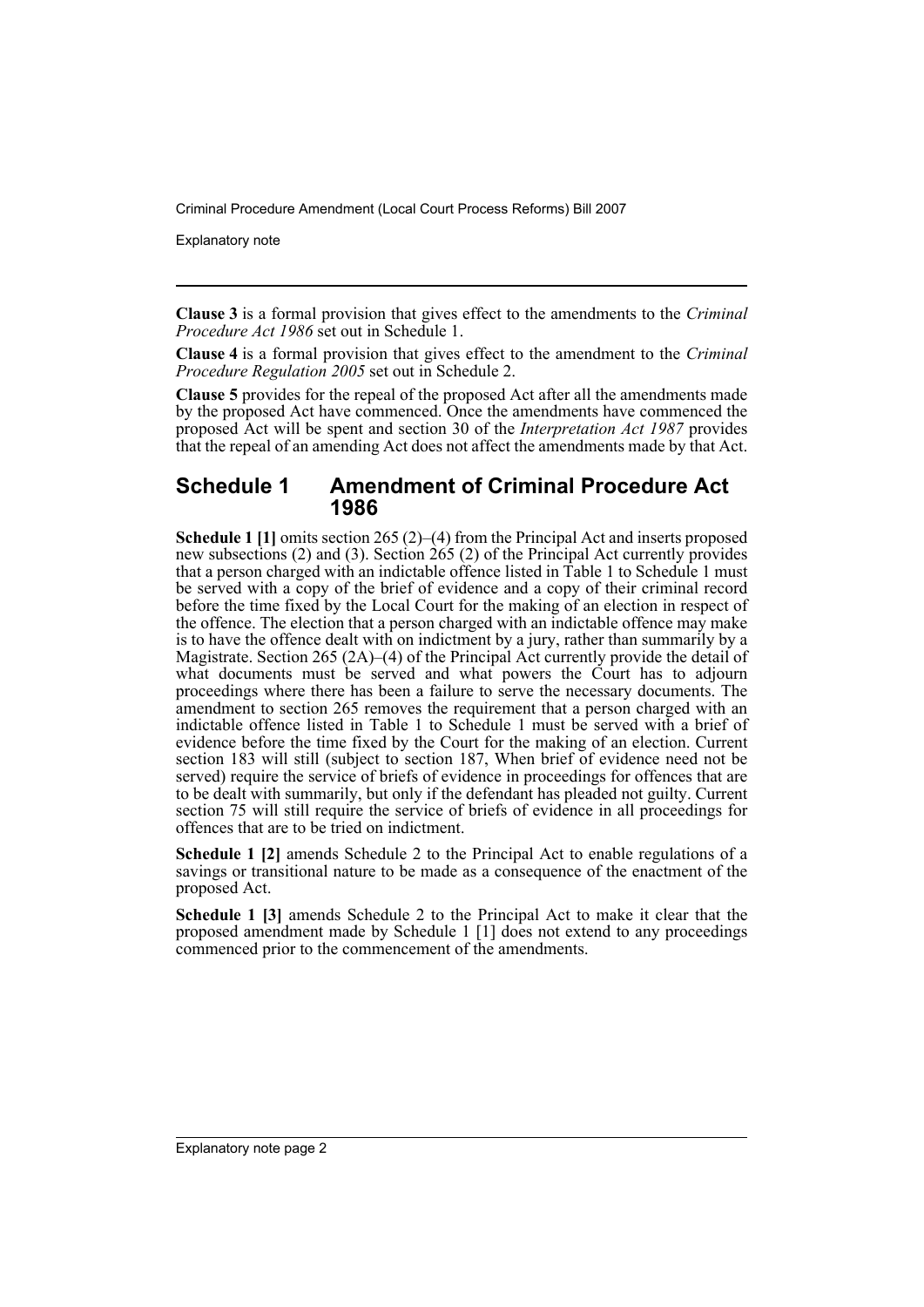Explanatory note

#### **Schedule 2 Amendment of Criminal Procedure Regulation 2005**

Section 187 (5) of the Principal Act provides that proceedings of a kind prescribed by the regulations do not require a prosecutor to serve a brief of evidence. **Schedule 2** amends the Principal Regulation by replacing clause 24. Proposed clause 24 (1) expands the list of prescribed proceedings under section 187 (5) of the Principal Act. Proposed clause 24 (2) makes it clear that the prescription of the additional proceedings in clause 24 (1) has effect for 12 months only and do not extend to any proceedings commenced prior to the commencement of the subclause.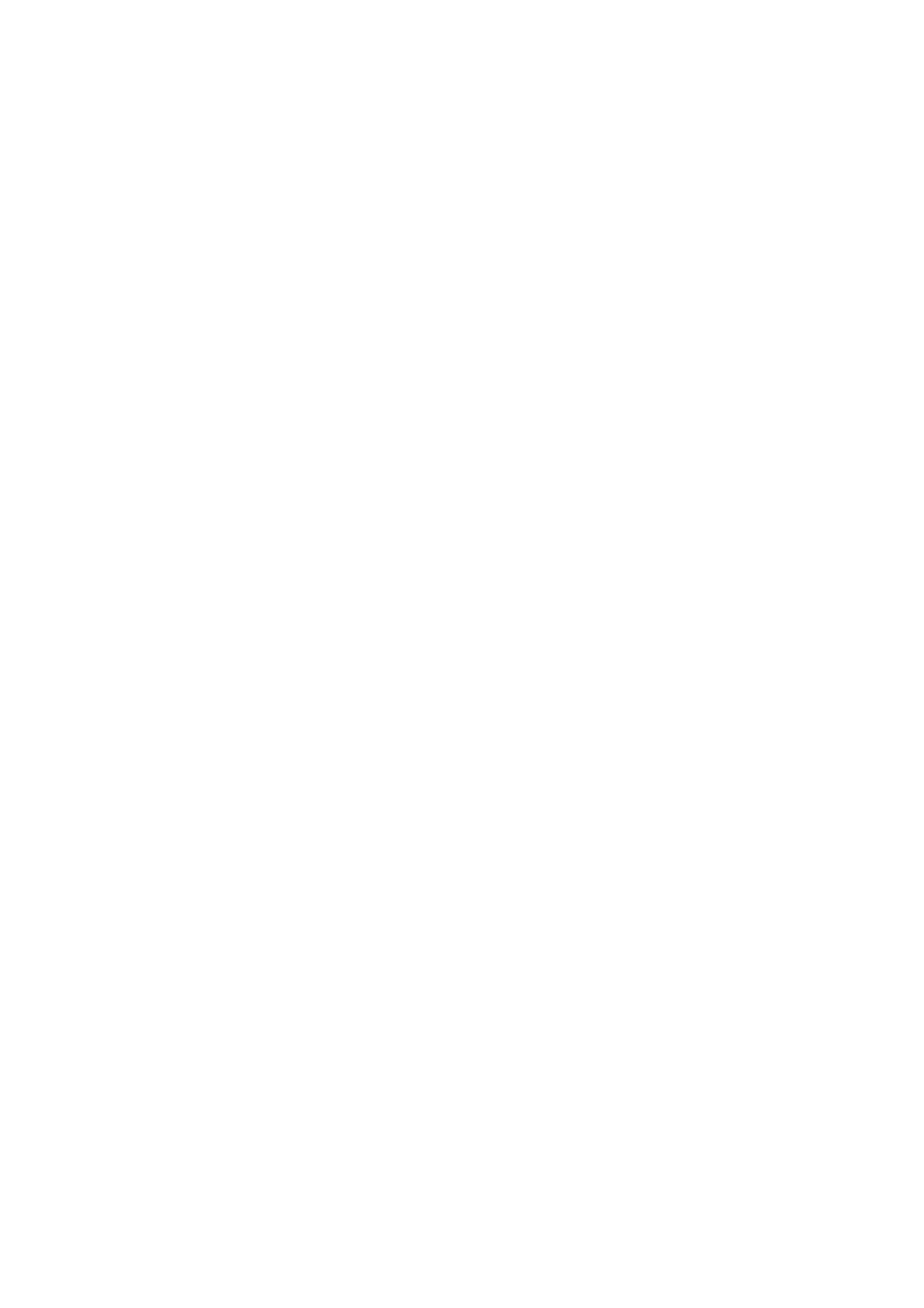First print



New South Wales

# **Criminal Procedure Amendment (Local Court Process Reforms) Bill 2007**

## **Contents**

|            |                                                 | Page |
|------------|-------------------------------------------------|------|
|            | Name of Act                                     |      |
|            | Commencement                                    | 2    |
|            | Amendment of Criminal Procedure Act 1986 No 209 | 2    |
| 4          | Amendment of Criminal Procedure Regulation 2005 | 2    |
| 5          | Repeal of Act                                   | 2    |
| Schedule 1 | Amendment of Criminal Procedure Act 1986        | 3    |
| Schedule 2 | Amendment of Criminal Procedure Regulation 2005 |      |
|            |                                                 |      |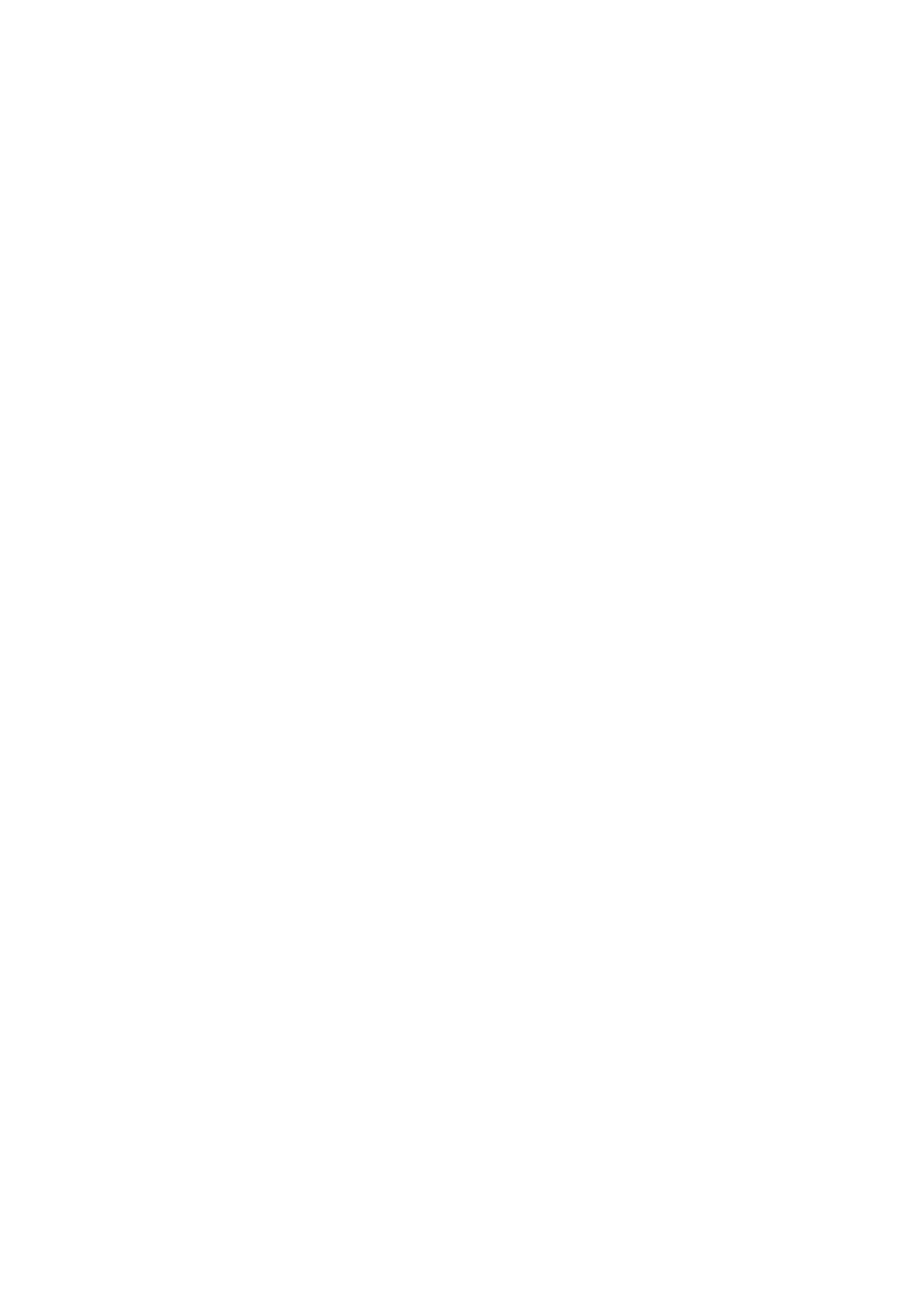

New South Wales

# **Criminal Procedure Amendment (Local Court Process Reforms) Bill 2007**

No , 2007

### **A Bill for**

An Act to amend the *Criminal Procedure Act 1986* in relation to the service of briefs of evidence by prosecutors; and for other purposes.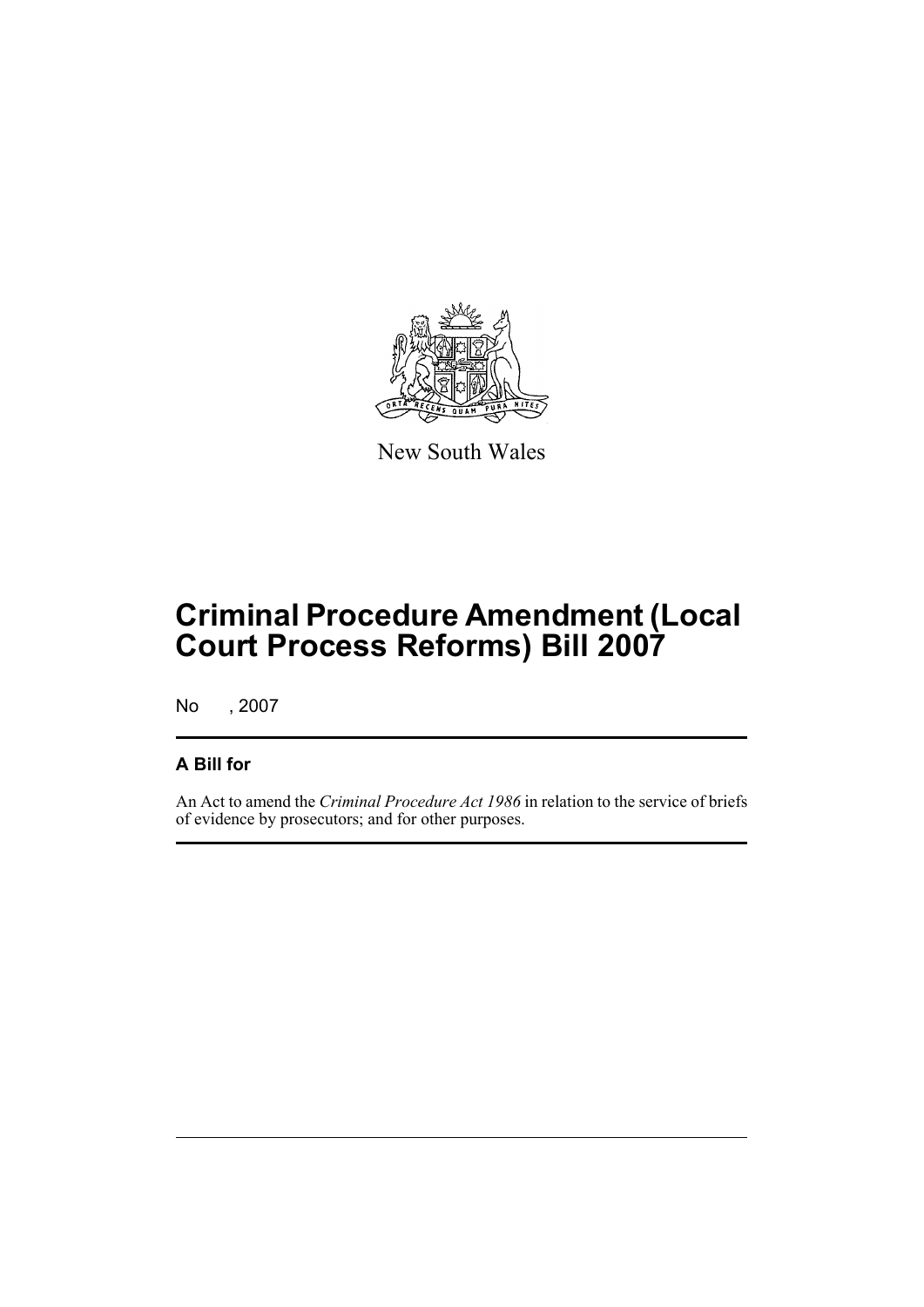<span id="page-7-4"></span><span id="page-7-3"></span><span id="page-7-2"></span><span id="page-7-1"></span><span id="page-7-0"></span>

|             |                                                        | The Legislature of New South Wales enacts:                                                                                                                | 1        |  |
|-------------|--------------------------------------------------------|-----------------------------------------------------------------------------------------------------------------------------------------------------------|----------|--|
| 1           |                                                        | <b>Name of Act</b>                                                                                                                                        | 2        |  |
|             |                                                        | This Act is the Criminal Procedure Amendment (Local Court Process<br>Reforms) Act 2007.                                                                   | 3<br>4   |  |
| $\mathbf 2$ |                                                        | Commencement                                                                                                                                              | 5        |  |
|             |                                                        | This Act commences on a day or days to be appointed by proclamation.                                                                                      | 6        |  |
| 3           | Amendment of Criminal Procedure Act 1986 No 209        |                                                                                                                                                           |          |  |
|             |                                                        | The <i>Criminal Procedure Act 1986</i> is amended as set out in Schedule 1.                                                                               | 8        |  |
| 4           | <b>Amendment of Criminal Procedure Regulation 2005</b> |                                                                                                                                                           |          |  |
|             |                                                        | The Criminal Procedure Regulation 2005 is amended as set out in<br>Schedule 2.                                                                            | 10<br>11 |  |
| 5           |                                                        | <b>Repeal of Act</b>                                                                                                                                      | 12       |  |
|             | (1)                                                    | This Act is repealed on the day following the day on which all of the<br>provisions of this Act have commenced.                                           | 13<br>14 |  |
|             | (2)                                                    | The repeal of this Act does not, because of the operation of section 30<br>of the <i>Interpretation Act 1987</i> , affect any amendment made by this Act. | 15<br>16 |  |
|             |                                                        |                                                                                                                                                           |          |  |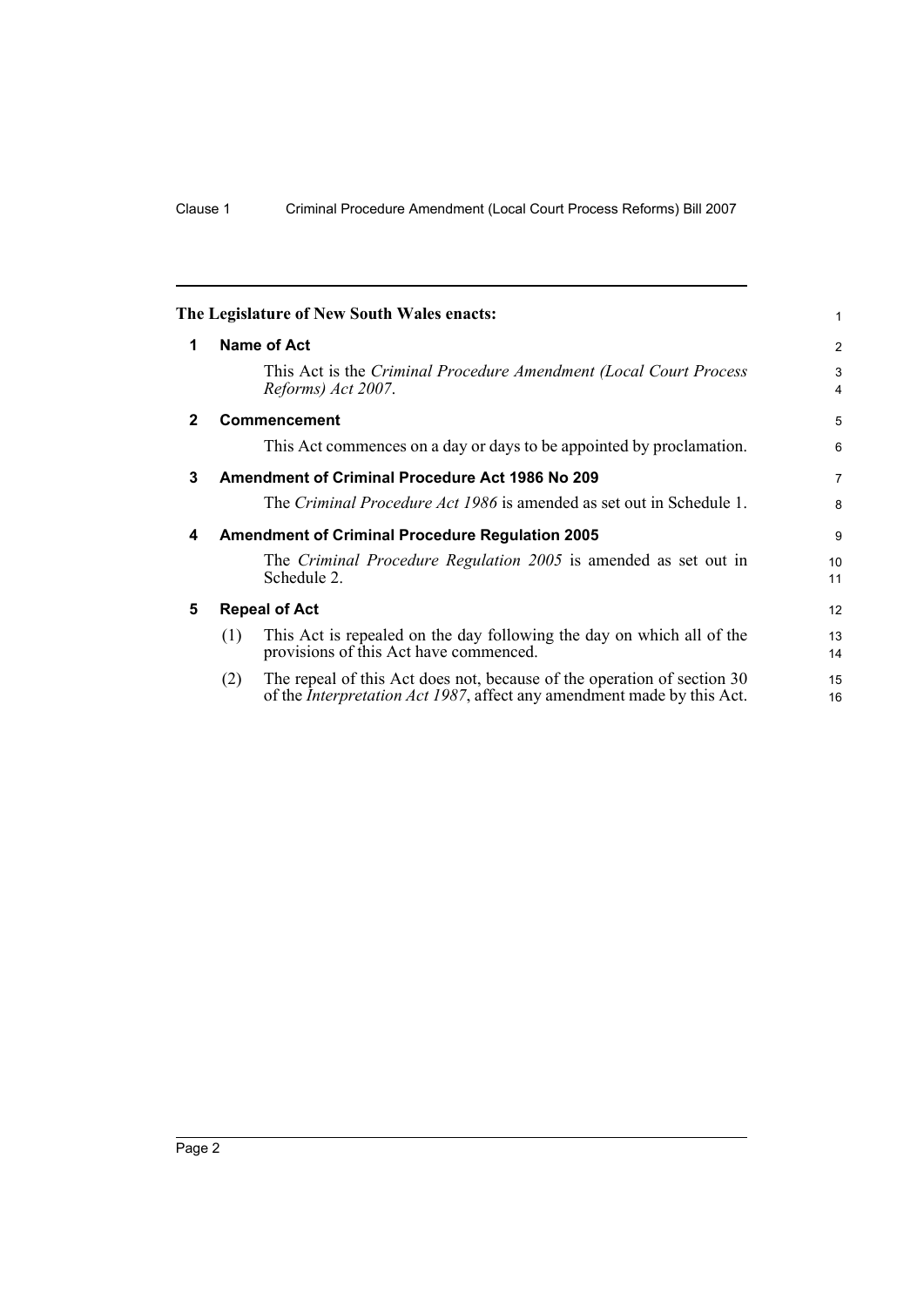Amendment of Criminal Procedure Act 1986 Schedule 1

<span id="page-8-0"></span>

| <b>Schedule 1</b>          |                                                                                 | <b>Amendment of Criminal Procedure Act</b><br>1986                                                                                                                                                                                                                                                                                                                                        | 1<br>$\overline{2}$                                |
|----------------------------|---------------------------------------------------------------------------------|-------------------------------------------------------------------------------------------------------------------------------------------------------------------------------------------------------------------------------------------------------------------------------------------------------------------------------------------------------------------------------------------|----------------------------------------------------|
|                            |                                                                                 | (Section 3)                                                                                                                                                                                                                                                                                                                                                                               | 3                                                  |
| [1]                        | Section 265 Criminal record to be given to person charged (Table 1<br>offences) |                                                                                                                                                                                                                                                                                                                                                                                           | 4<br>5                                             |
|                            |                                                                                 | Omit section $265$ (2)–(4). Insert instead:                                                                                                                                                                                                                                                                                                                                               | 6                                                  |
|                            | (2)                                                                             | The prosecutor is to serve, or cause to be served, on a person<br>charged with an indictable offence listed in Table 1 to Schedule<br>1 a copy of the person's criminal record (if any) known to the<br>prosecutor, within the time fixed by the Local Court. The time so<br>fixed must be before the time fixed by the Court for the making<br>of an election in respect of the offence. | 7<br>$\bf 8$<br>$\boldsymbol{9}$<br>10<br>11<br>12 |
|                            | (3)                                                                             | Without limiting the powers of a Local Court to adjourn<br>proceedings, the Local Court is to grant such adjournments as<br>appear to be just and reasonable if a criminal record is not served<br>in accordance with this section, and the Court is to extend<br>accordingly the time fixed for the making of an election in respect<br>of the offence.                                  | 13<br>14<br>15<br>16<br>17<br>18                   |
| $[2]$                      |                                                                                 | Schedule 2 Savings, transitional and other provisions                                                                                                                                                                                                                                                                                                                                     | 19                                                 |
|                            | Insert at the end of clause $1(1)$ :                                            |                                                                                                                                                                                                                                                                                                                                                                                           |                                                    |
|                            |                                                                                 | Criminal Procedure Amendment (Local Court Process Reforms)<br>Act 2007                                                                                                                                                                                                                                                                                                                    | 21<br>22                                           |
| [3]                        | <b>Schedule 2</b>                                                               |                                                                                                                                                                                                                                                                                                                                                                                           | 23                                                 |
|                            |                                                                                 | Insert at the end of the Schedule with appropriate Part and clause number:                                                                                                                                                                                                                                                                                                                | 24                                                 |
|                            | Part                                                                            | Provisions consequent on enactment of<br><b>Criminal Procedure Amendment (Local</b><br><b>Court Process Reforms) Act 2007</b>                                                                                                                                                                                                                                                             | 25<br>26<br>27                                     |
| <b>Pending proceedings</b> |                                                                                 |                                                                                                                                                                                                                                                                                                                                                                                           |                                                    |
|                            |                                                                                 | The amendment made to section 265 by the Criminal Procedure<br>Amendment (Local Court Process Reforms) Act 2007 does not<br>extend to proceedings commenced before the commencement of<br>the amendment and such proceedings may continue as if that<br>amendment had not been enacted.                                                                                                   | 29<br>30<br>31<br>32<br>33                         |